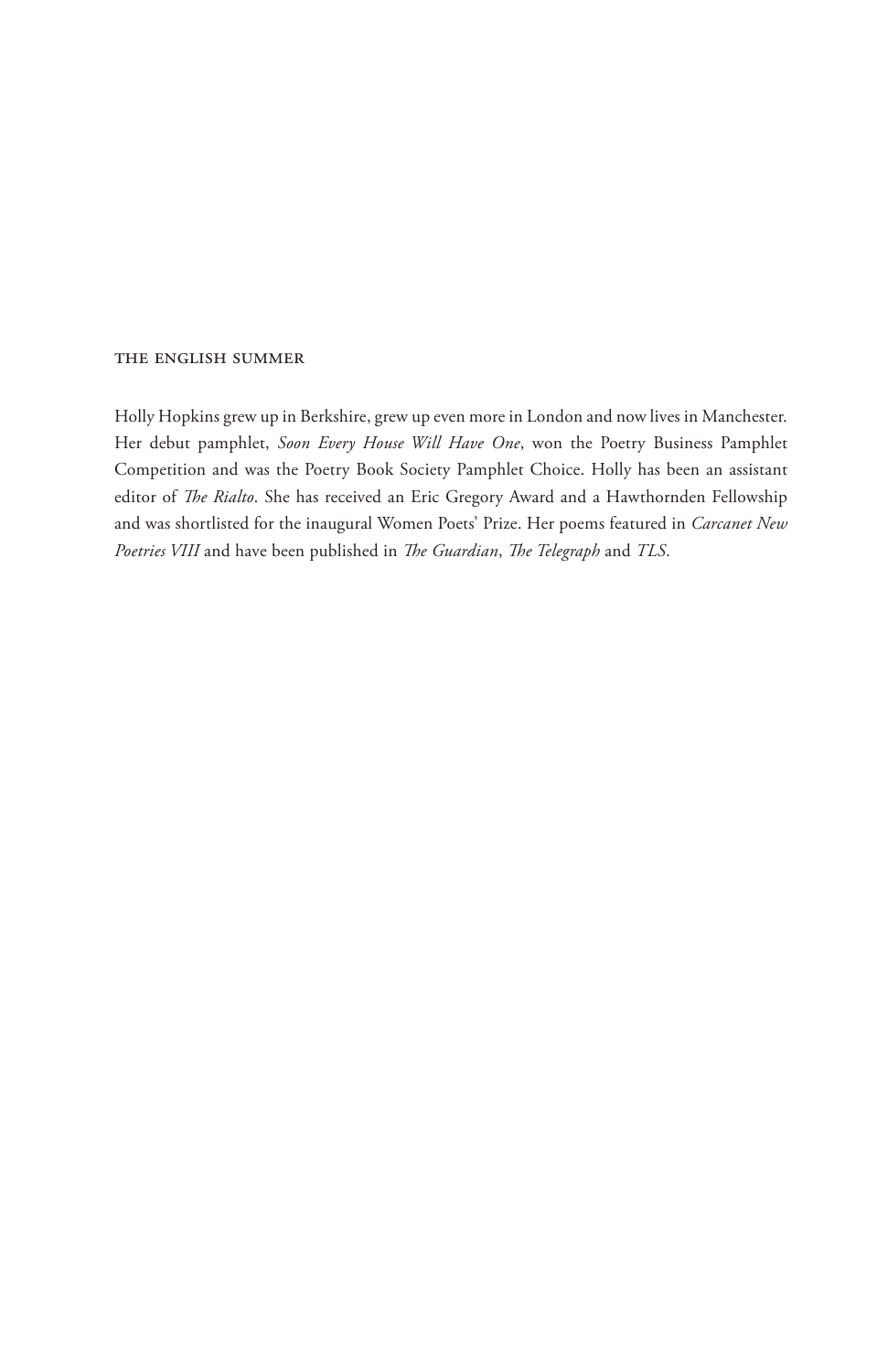## also by holly hopkins

*Soon Every House Will Have One* (Smith|Doorstop, 2014)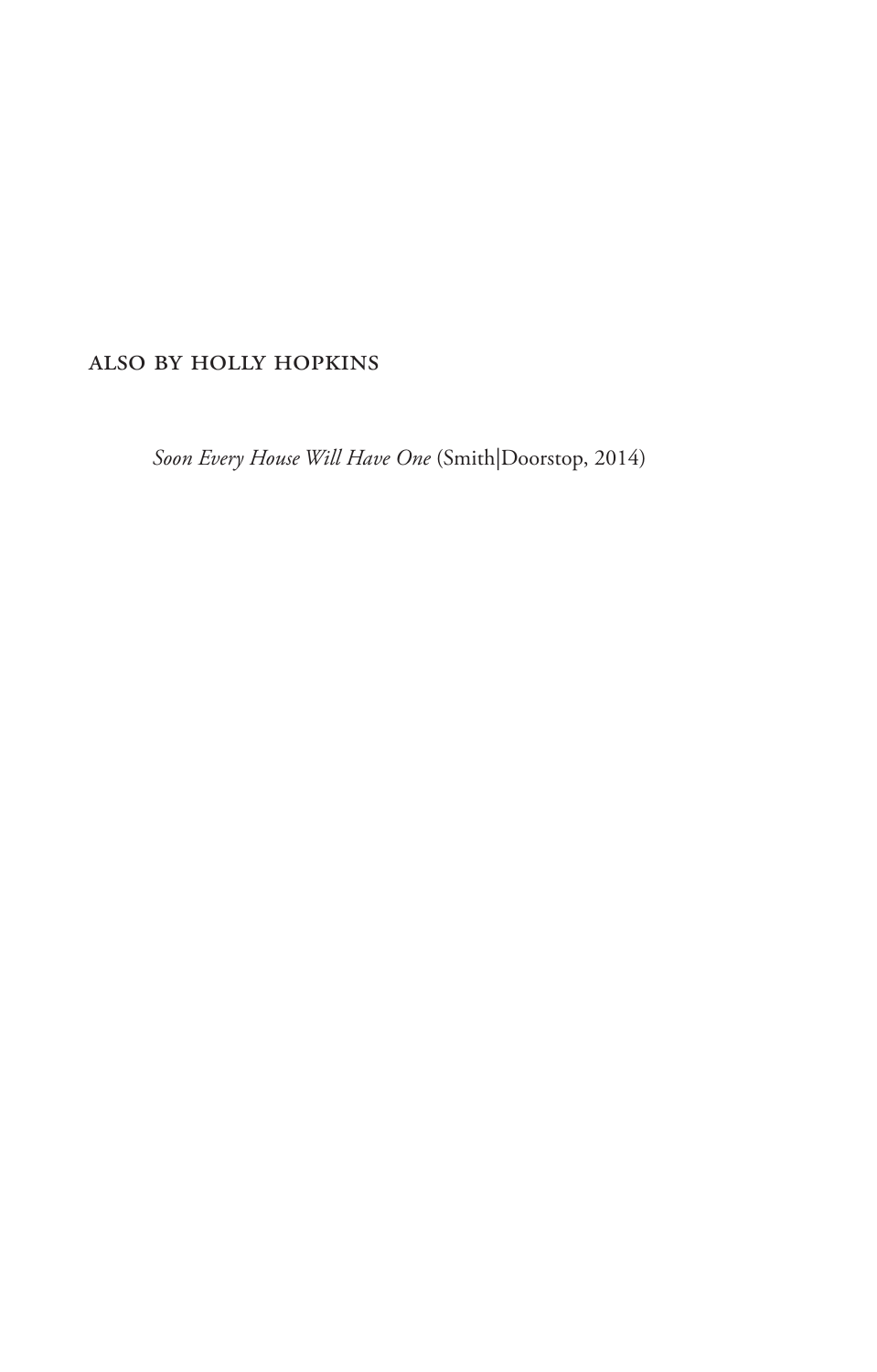# *The English Summer*

holly hopkins

Penned in the Margins **LONDON**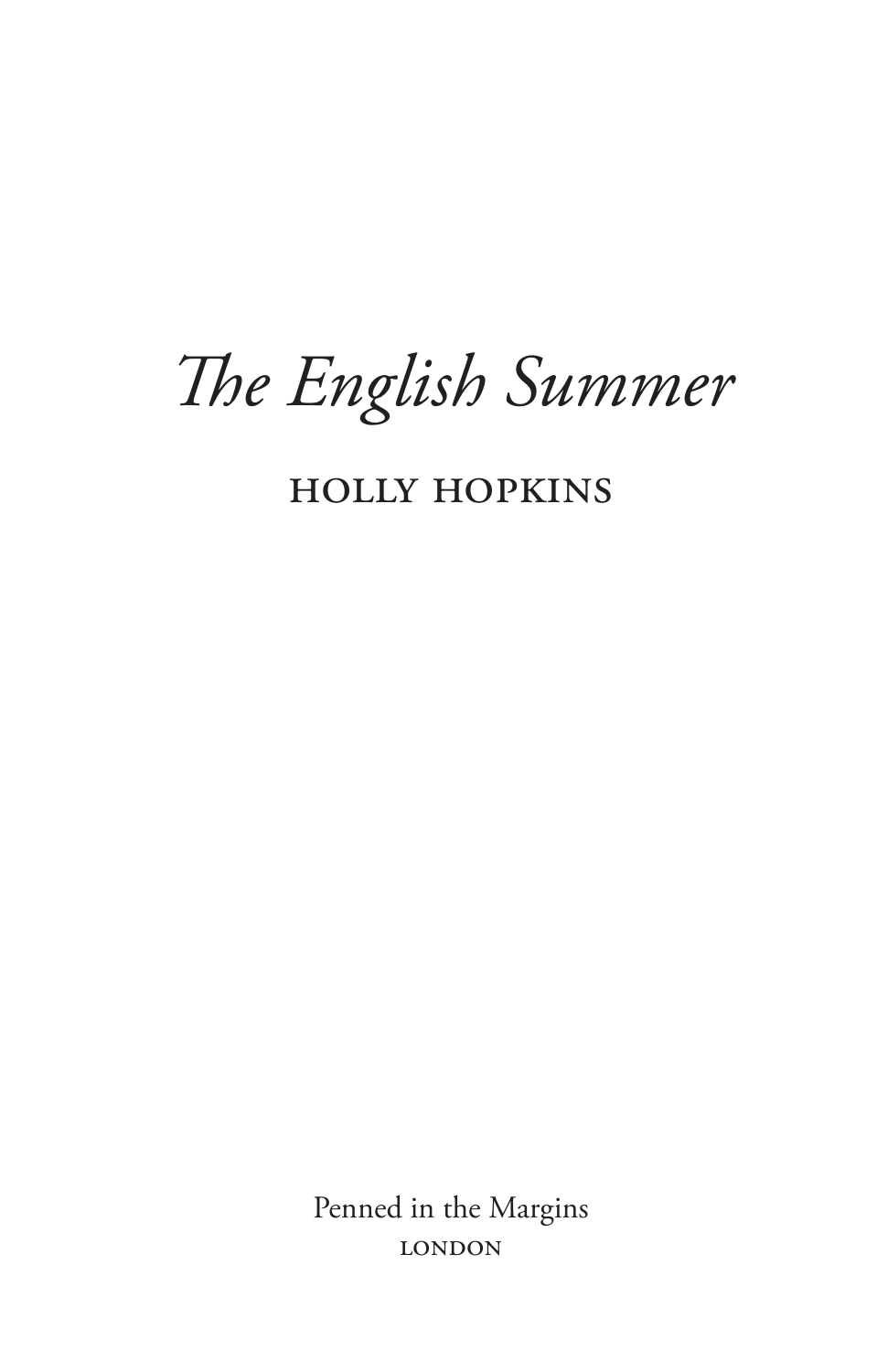published by penned in the margins Toynbee Studios, 28 Commercial Street, London E1 6AB www.pennedinthemargins.co.uk

#### All rights reserved © Holly Hopkins, 2022

The right of Holly Hopkins to be identified as the author of this work has been asserted by her in accordance with Section 77 of the Copyright, Designs and Patent Act 1988.

This book is in copyright. Subject to statutory exception and to provisions of relevant collective licensing agreements, no reproduction of any part may take place without the written permission of Penned in the Margins.

First published 2022

Printed in the United Kingdom by TJ International

ISBN 978-1-908058-94-2

This book is sold subject to the condition that it shall not, by way of trade or otherwise, be lent, re-sold, hired out, or otherwise circulated without the publisher's prior consent in any form of binding or cover other than that in which it is published and without a similar condition including this condition being imposed on the subsequent purchaser.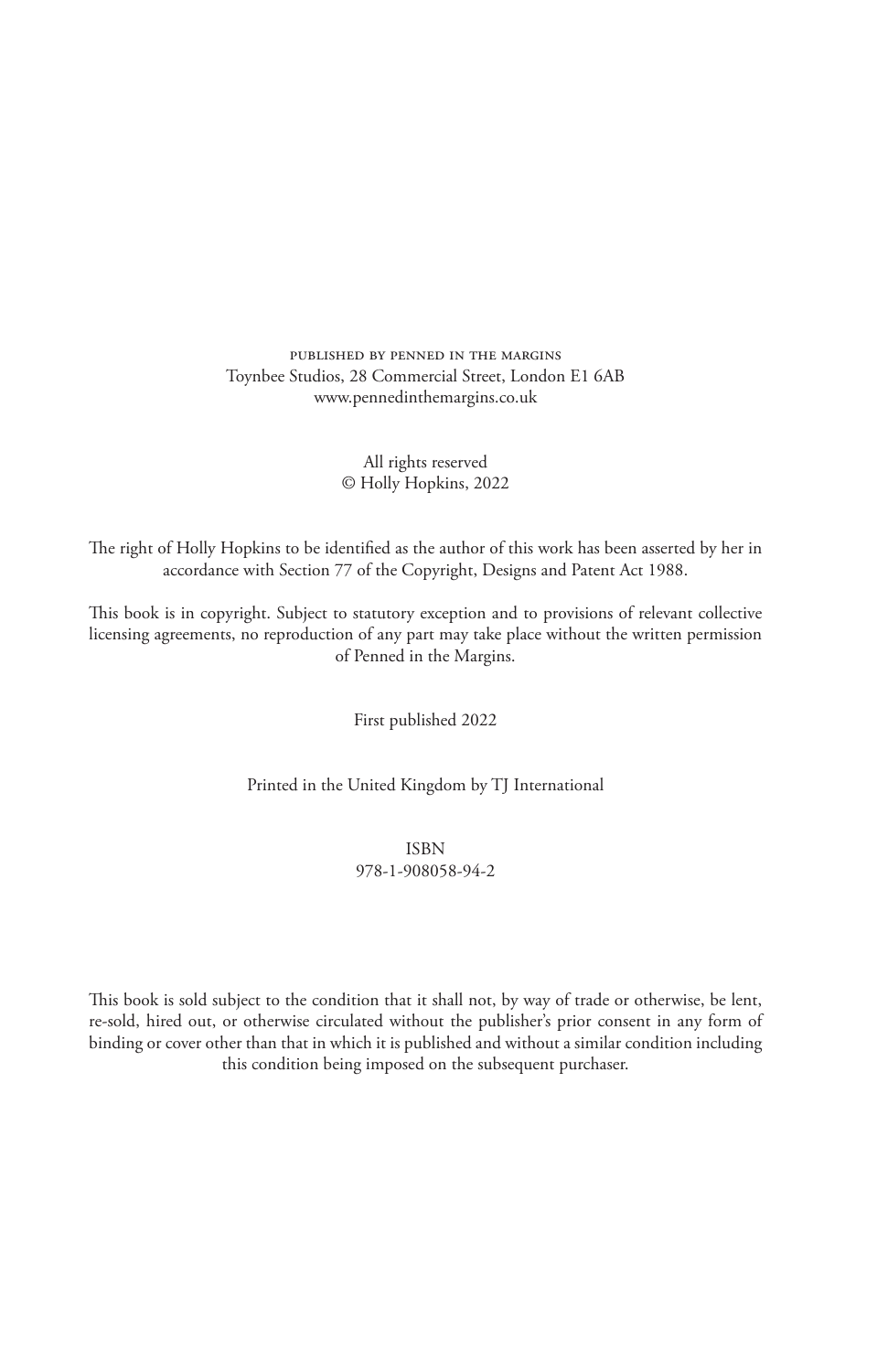## **CONTENTS**

| <b>Country Churches</b>                                  | 11 |
|----------------------------------------------------------|----|
| The English Summer                                       | 12 |
| Drought                                                  | 13 |
| The Death of a Fridge                                    | 15 |
| A Stone Wall Around the Duke of Northumberland's Park    | 17 |
| Scuts                                                    | 18 |
| Telephone Girls                                          | 19 |
| The Flayings                                             | 21 |
| After the Workshops I'm Shown Round by a Member of Staff | 23 |
| Green Man in Spring                                      | 25 |
| Lady Godiva                                              | 27 |
| Zombies                                                  | 28 |
| Tidal Islands                                            | 30 |
| The City Cut from a Mountain                             | 31 |
| The Garden Cemetery Trust                                | 33 |
| Rows of Differently Coloured Houses                      | 35 |
| Stratigraphy                                             | 37 |
| Duck                                                     | 38 |
| Starlings                                                | 39 |
| Early Winter                                             | 41 |
| Watching a North American Loon from St Thomas' Hospital  | 43 |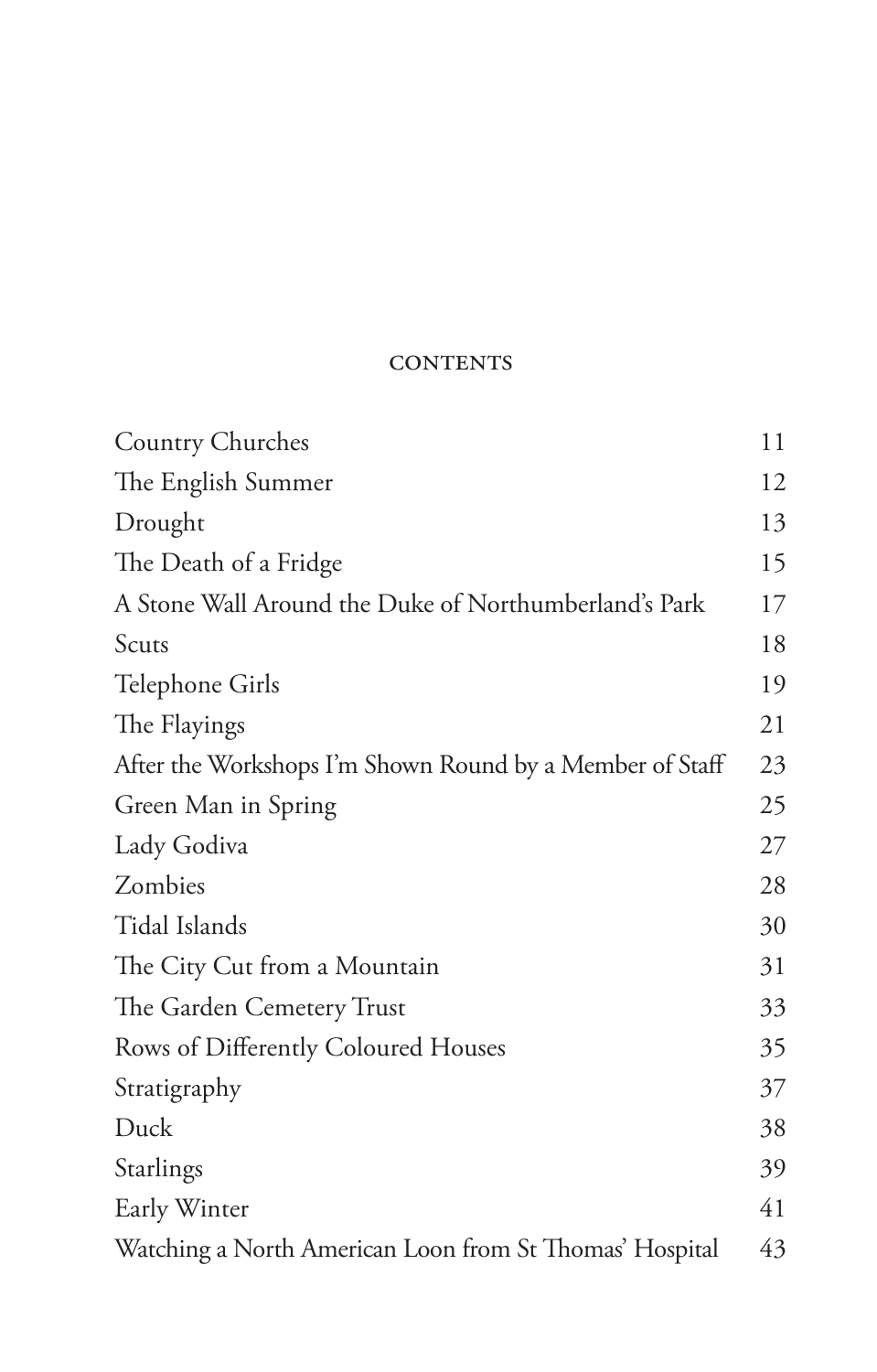| Hiding from a Mouse                       | 45 |
|-------------------------------------------|----|
| Offchurch                                 | 47 |
| I Have Chosen to Become a Plasterer       | 48 |
| Explanation for Those Who Don't Know Love | 49 |
| Stay Home                                 | 51 |
| On Follies                                | 53 |
| How to Balance Law Books on Your Head     | 55 |
| Three King Canutes                        | 56 |
| The Alibi                                 | 58 |
| When I found some women with bellies      | 60 |
| Hilda and Cædmon                          | 61 |
| Antonio, Duke of Milan                    | 62 |
| Inheritance                               | 65 |
| The Moon                                  | 67 |
| The Castle                                | 69 |
| The King's Manor Cat                      | 70 |
| England, Where Did You Go?                | 72 |
| <b>NOTES</b>                              | 75 |
| <b>ACKNOWLEDGEMENTS</b>                   | 77 |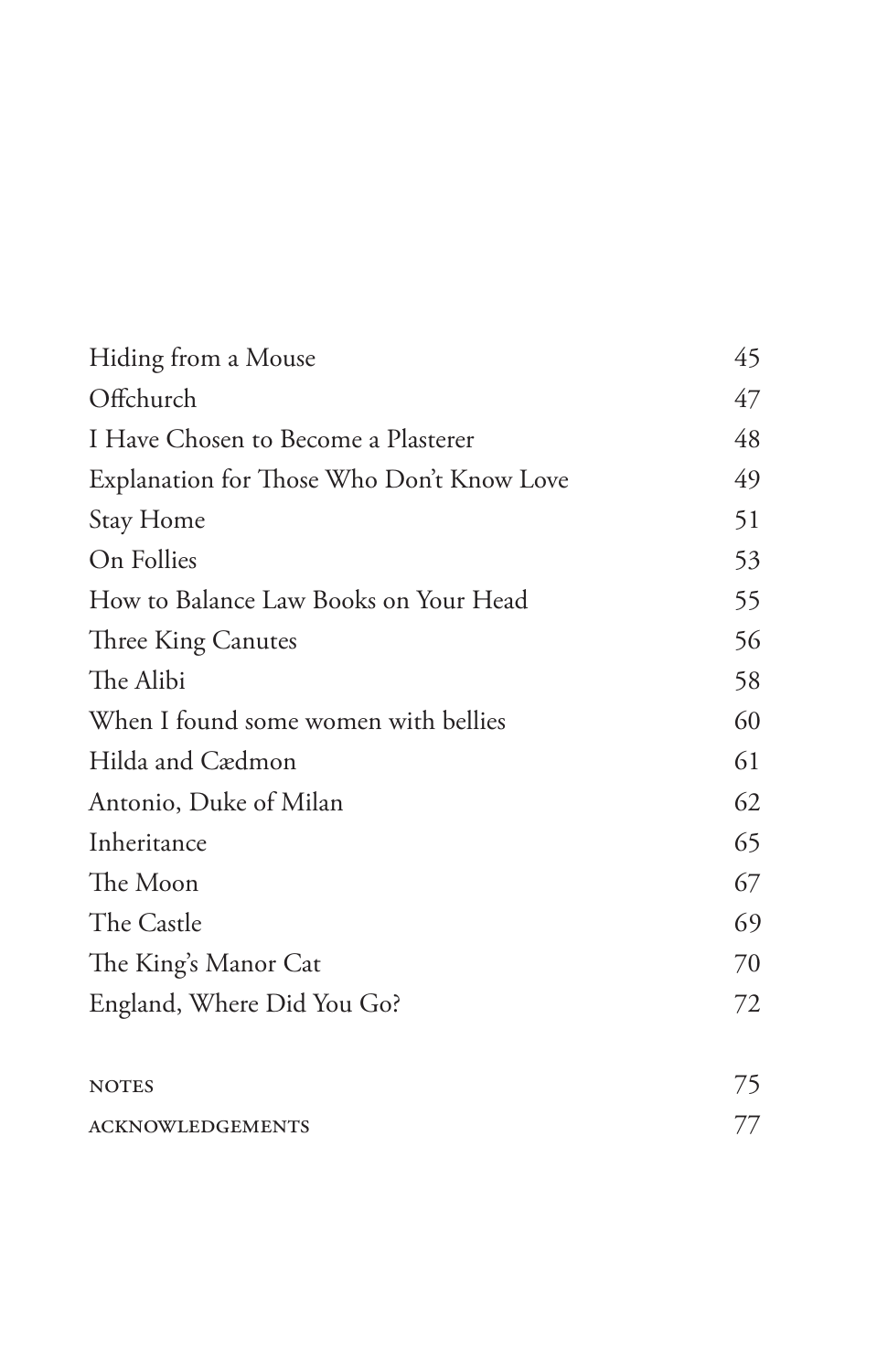for Alex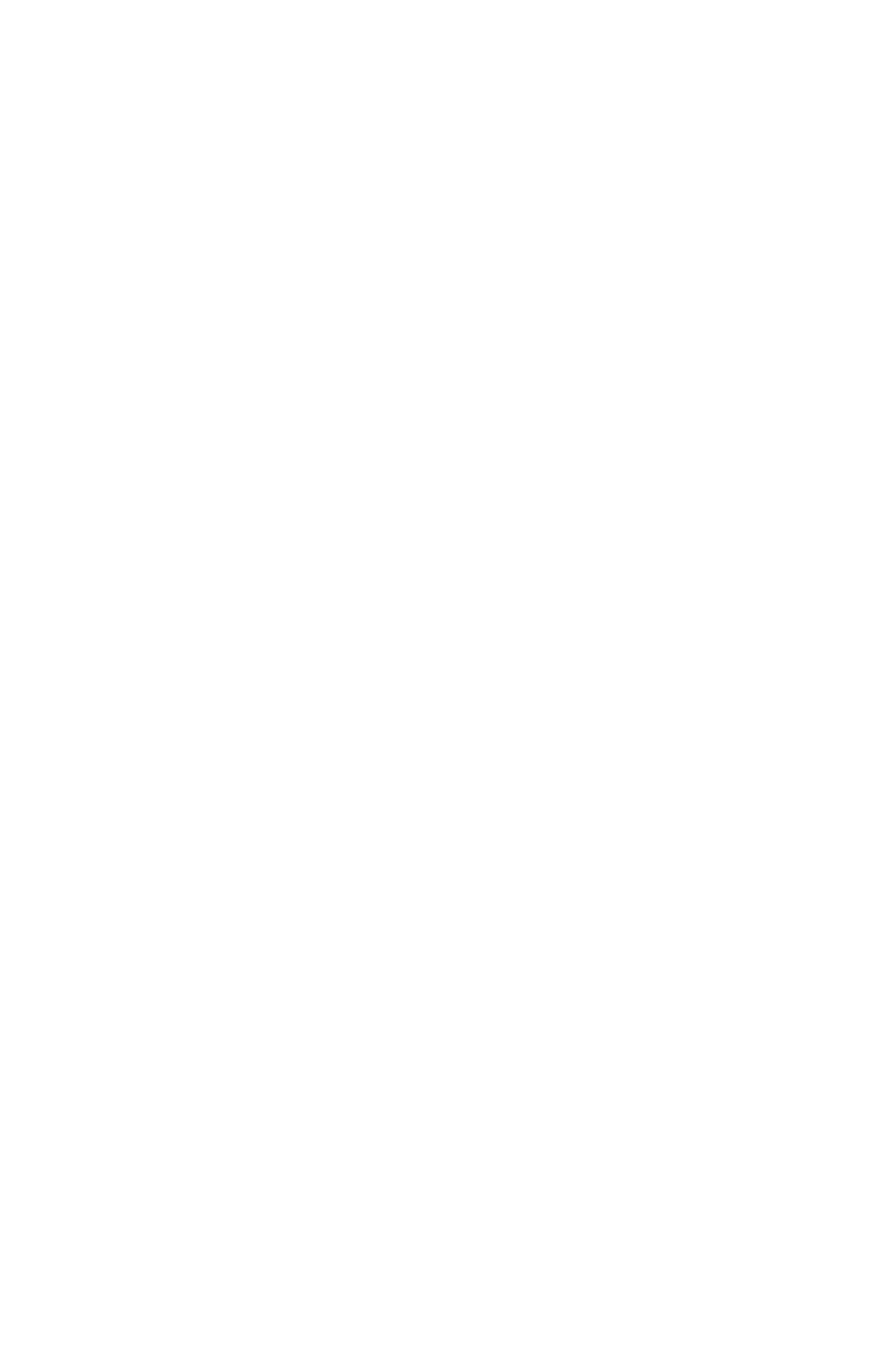*The English Summer*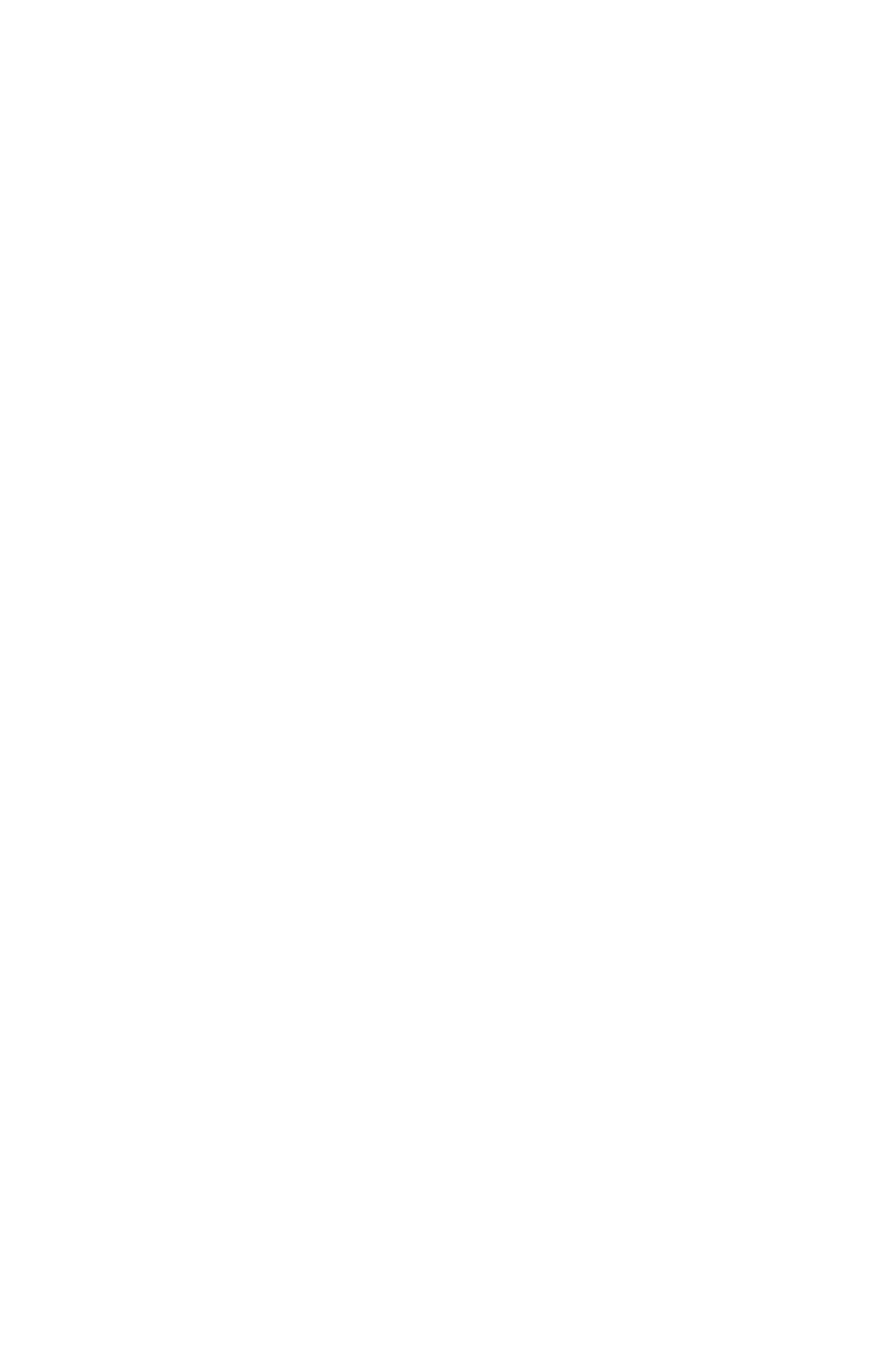## Country Churches

They slip their moorings in the night and glide down tarmac roads to a city where evangelicals are taking over bingo halls, old cinemas, calling, singing, hot in electric light.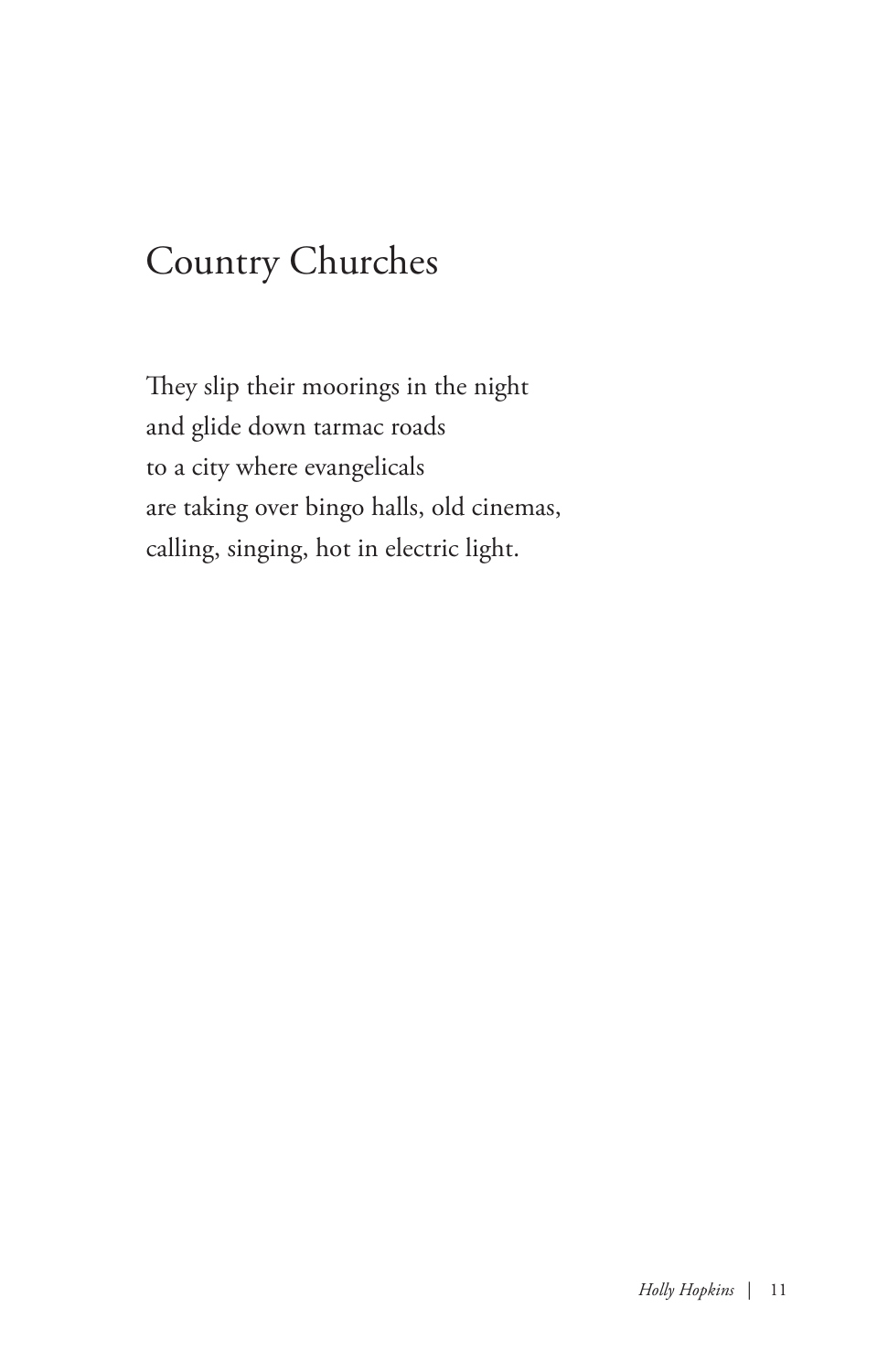# The English Summer

Dun-coloured endangered species of specialist interest; best found on grungy paths, behind gabardines, near shoes on school radiators, wet socks at work. A furred creature, hood-hidden, brolly-blinded, shy.

The invasive species: a fearsome firestorm of peeled blue sky. Allelopathic leaf-crisper, river-fading grass-bleacher, ice-cream smiling skin-killer, furze-burning forest-eater, agricide.

See the burn-blisters on the ridge of this ear. See water rationing. See heat oedema. See dizziness.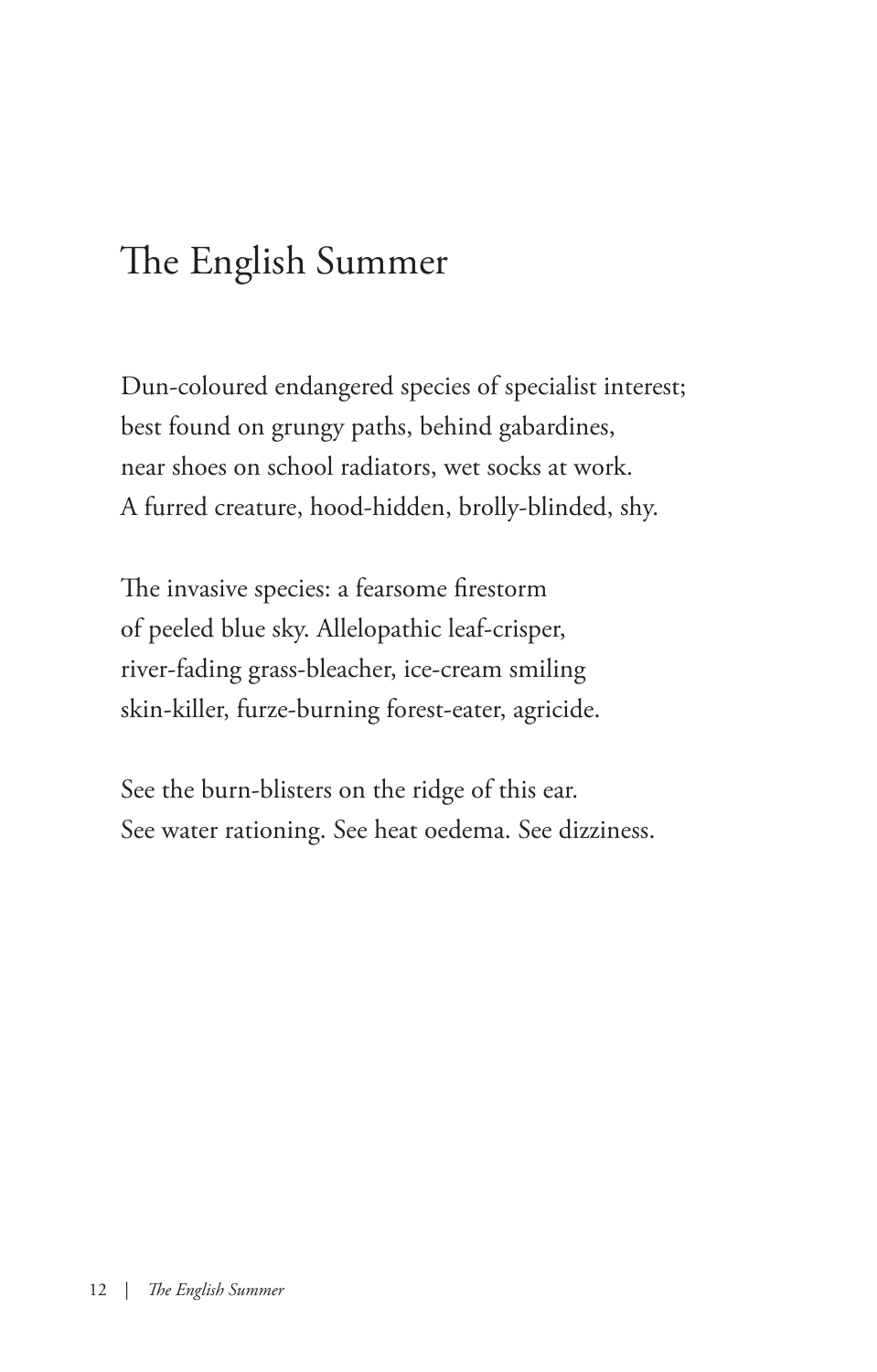## Drought

In this version of St George the horse is pissed off.

It's a horse with angry eyebrows. It's a horse about to brain a dragon with a hoof like a bag of nails.

George is pie-faced, sword raised and forgotten; he might as well be holding a balloon.

Hear the blade score the lowest branches of the almond trees, each bandaged white to the waist with a plastic drip at the root.

The dragon's a Venus flytrap with a snake body that squeezes electric cars until their sunrooves pop off.